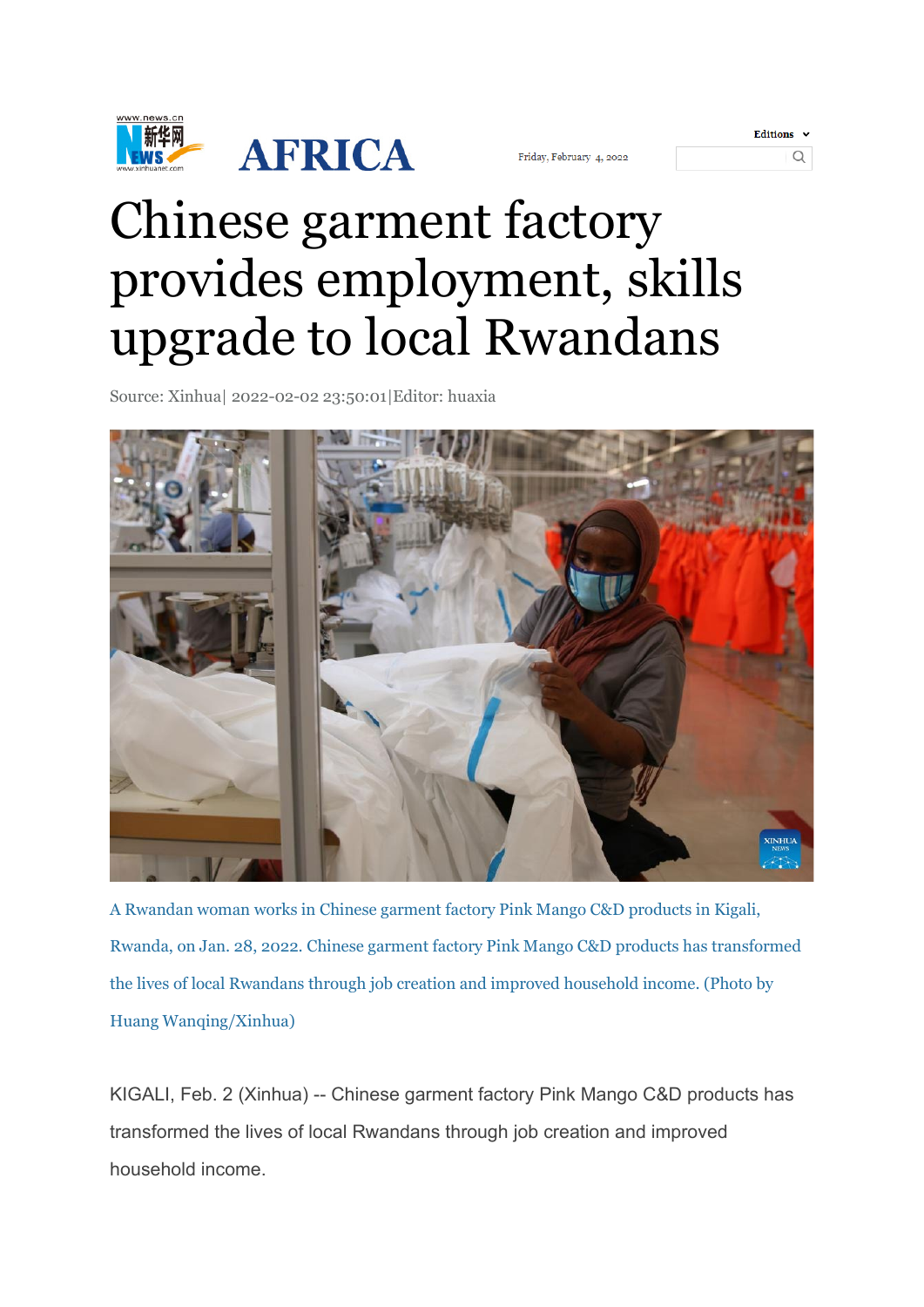The factory, which officially expanded its presence in Rwanda in 2019, has offered skills training to Rwandans, giving them access to productive jobs, and hence ensuring a better standard of living.

"When I got employment in this factory, I worked hard with passion to realize my dreams. Due to my hard work after one year, I was promoted to a supervisor position. I performed my duties exceptionally well during my tenure as supervisor, and now I have been promoted to production manager," Fabrice Tuyishime, one of the employees at the garment factory, told Xinhua.

He said the Chinese experts at the factory have equipped him with knowledge and skills in tailoring and he is now an expert in fashion designs and production. "Before being employed by this company, I was poor and had nothing in terms of assets. After joining the factory, I got a job and started earning a salary, I bought a piece of land, I am now able to pay school fees for my siblings," said Tuyishime. "The Chinese experts are good people, they have trained us to be responsible people in future and contribute to the economic growth of our country. We are grateful for their knowledge and skills," he added.

In 2019, Pink Mango C&D signed an agreement with the Rwanda Development Board (RDB) for the establishment of a modern garment factory in Kigali Special Economic zone that will produce garments for both the domestic and export market. The factory produces a wide range of garments, which include waterproof jackets, winter jackets, fleece jackets, padded jackets, quilted jackets, rainwear, windbreaker, work wear, sportswear, casual wear, T-shirts, nightwear, and trousers among others. Tuyishime is among thousands of workers at the factory who have benefited a lot through job opportunities, skills and technology in fashion design and tailoring transfer and improved household income.

Pink Mango C&D is a good company that employs young people without skills and teaches them as well as gives them an opportunity to contribute to their career growth, said Evelyne Ryezembere, Human Resource Coordinator at C&D.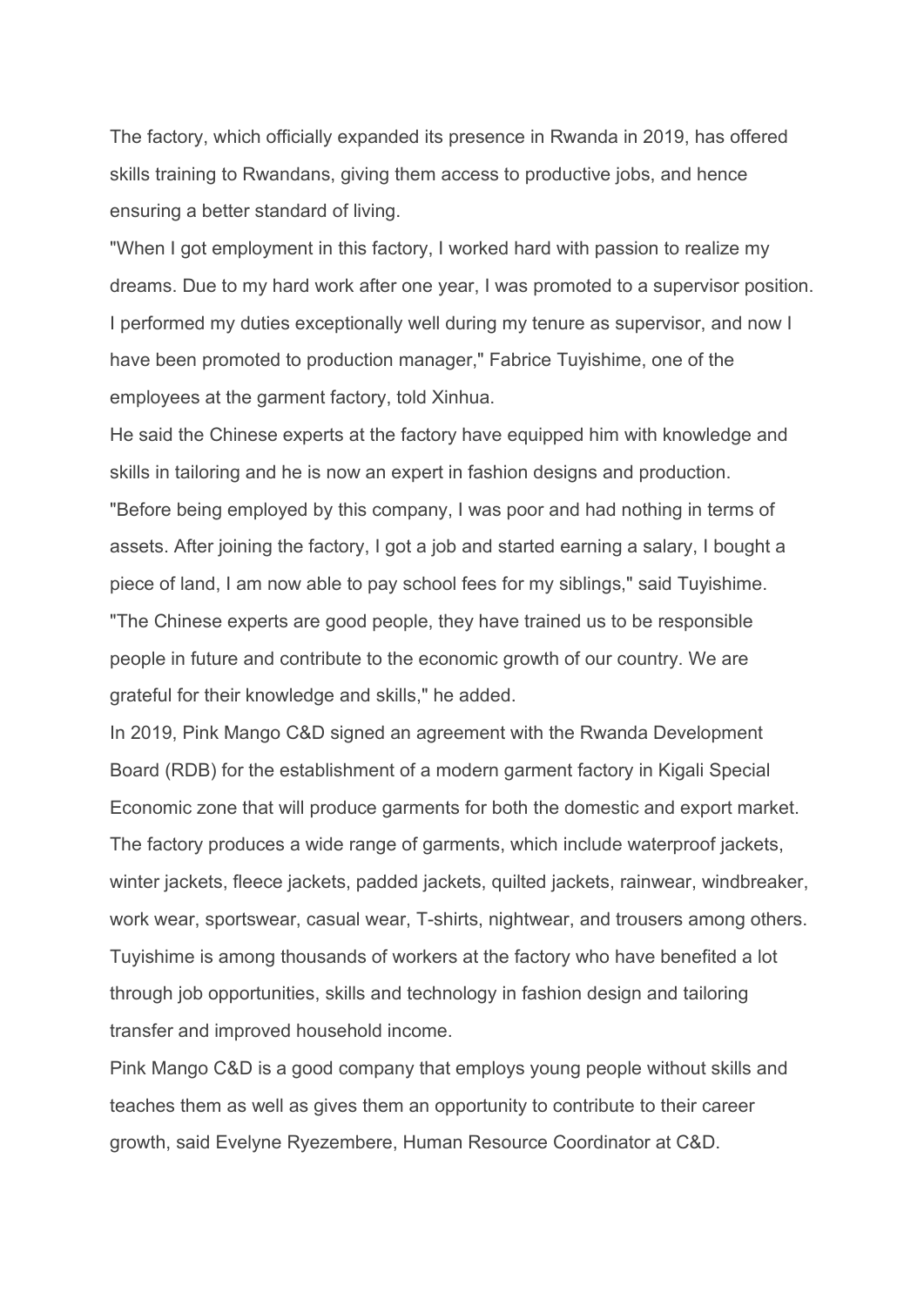"When I joined this factory about one year and a half years ago, I learnt a lot of skills from the Chinese experts. When I started here, we had 1,200 employees and now we have more than 3,000 employees. This shows a huge human resource impact in terms of increased employment opportunities," said Ryezembere.

According to her, the factory has attractive salary packages compared to other companies and institutions in Rwanda.

"We have a wide range of bonuses. For example there is an attendance bonus if employees get to work every day and on time. They get a bonus payment on top of their salaries," said Ryezembere.

"We also have a target bonus which encourages our employees to work hard and more. We also have a social responsibility policy where we have opened a kindergarten for the children of our employees, most especially young mothers," she said.

The kindergarten provides employees' children with comprehensive services for their early childhood development growth and reduces the time used by young mothers to go back home to breastfeed, hence increasing work productivity while assuring the safety of their children.

"When parents finish work, they take their children back home. This is one of the best things we do on the social side of our social responsibility as Pink Mango C&D," she said.

"We have plans of opening up a clinic here, as well as a retail shop where our employees can buy goods at an affordable price. I am very happy to be part of this factory. The factory has changed the lives of our employees for the better because they are able to pay school fees for their children, pay health insurance, buy home basic necessities and improve their social and economic status," she said. "Our company's philosophy has always been that of mutual benefit. Regardless of our companies in Europe, Asia or Africa, we appreciate a balanced attitude," said Gu Jingyong, Chairman of C&D Group.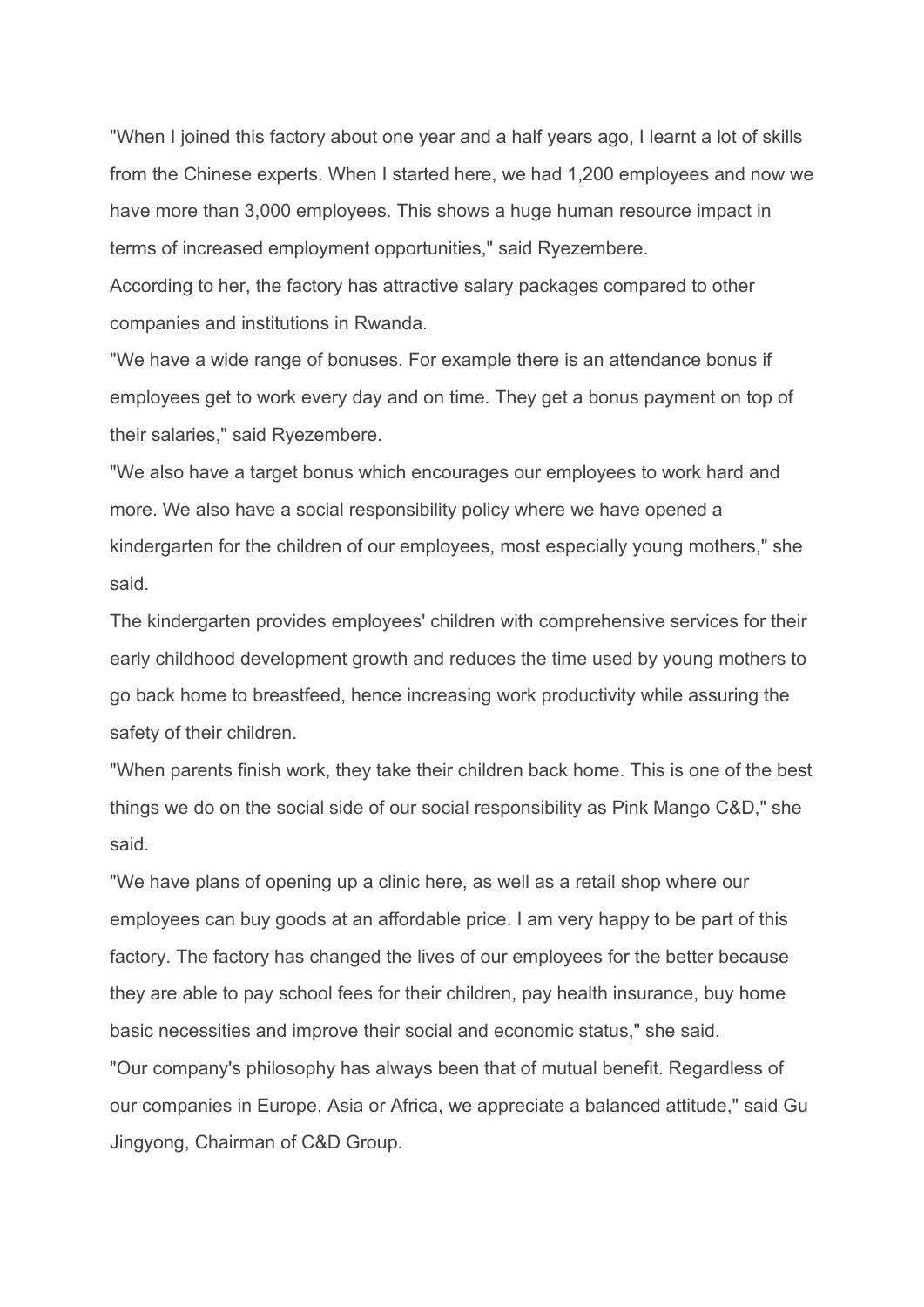"Our company is not only pursuing profits, but also we hope to take root in one place for a long time, in the process, we will consider what we can bring to this country, we bring technology, we hope to improve the living standard of local people, and at the same time the government can get more foreign exchange income through exports," he said.

"We are also committed to guarantee our workers improve living and medical conditions as well as provide insurance for them. Our target is to be the largest and best jacket garment factory in Africa. The biggest and best is not about profit, but to recruit more workers, so we plan to recruit 7,500 workers in Rwanda," he



explained. ■

A Rwandan man works in Chinese garment factory Pink Mango C&D products in Kigali, Rwanda, on Jan. 28, 2022. Chinese garment factory Pink Mango C&D products has transformed the lives of local Rwandans through job creation and improved household income. (Photo by Huang Wanqing/Xinhua)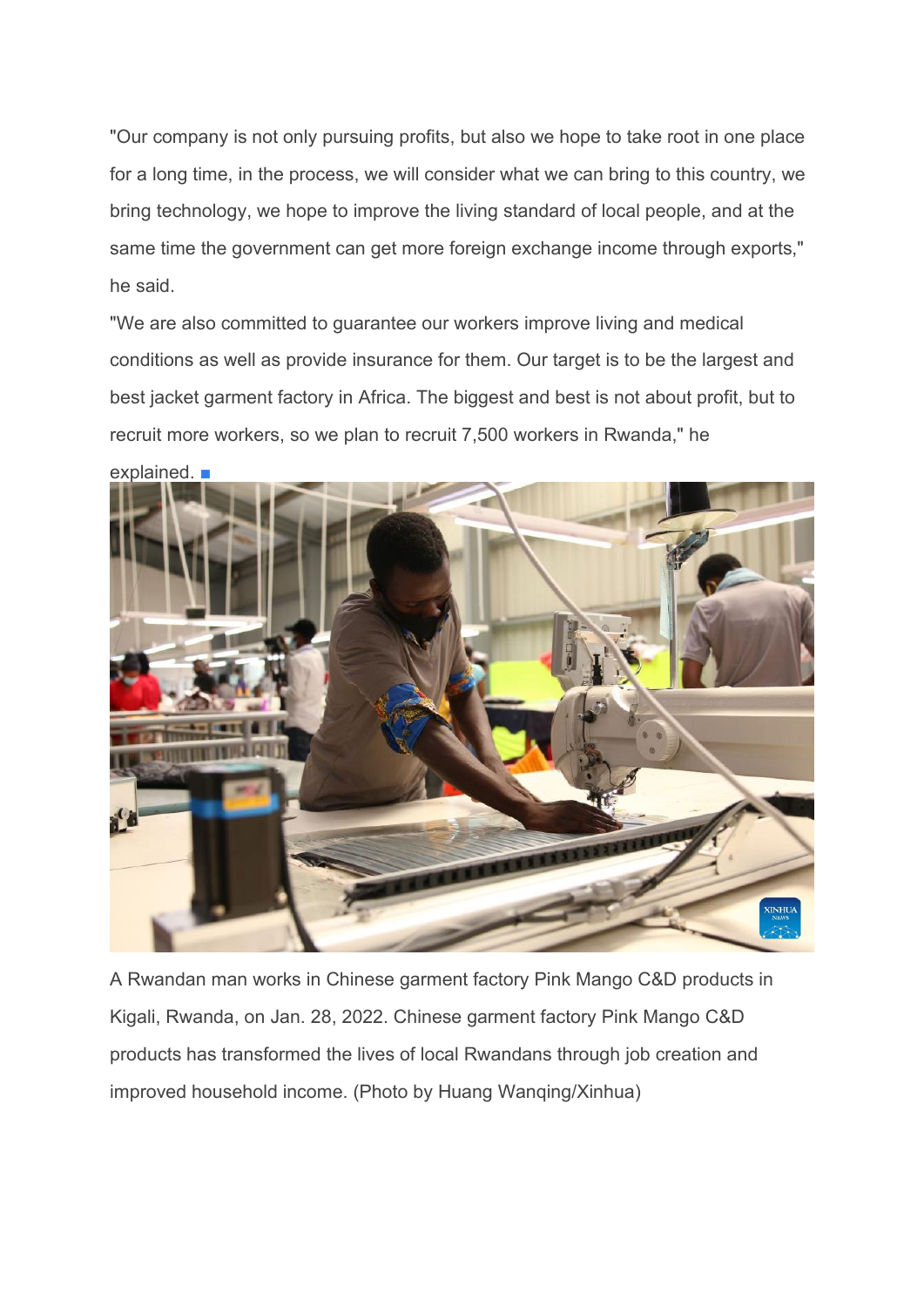

Rwandan people work in Chinese garment factory Pink Mango C&D products in Kigali, Rwanda, on Jan. 28, 2022. Chinese garment factory Pink Mango C&D products has transformed the lives of local Rwandans through job creation and improved household income. (Photo by Huang Wanqing/Xinhua)